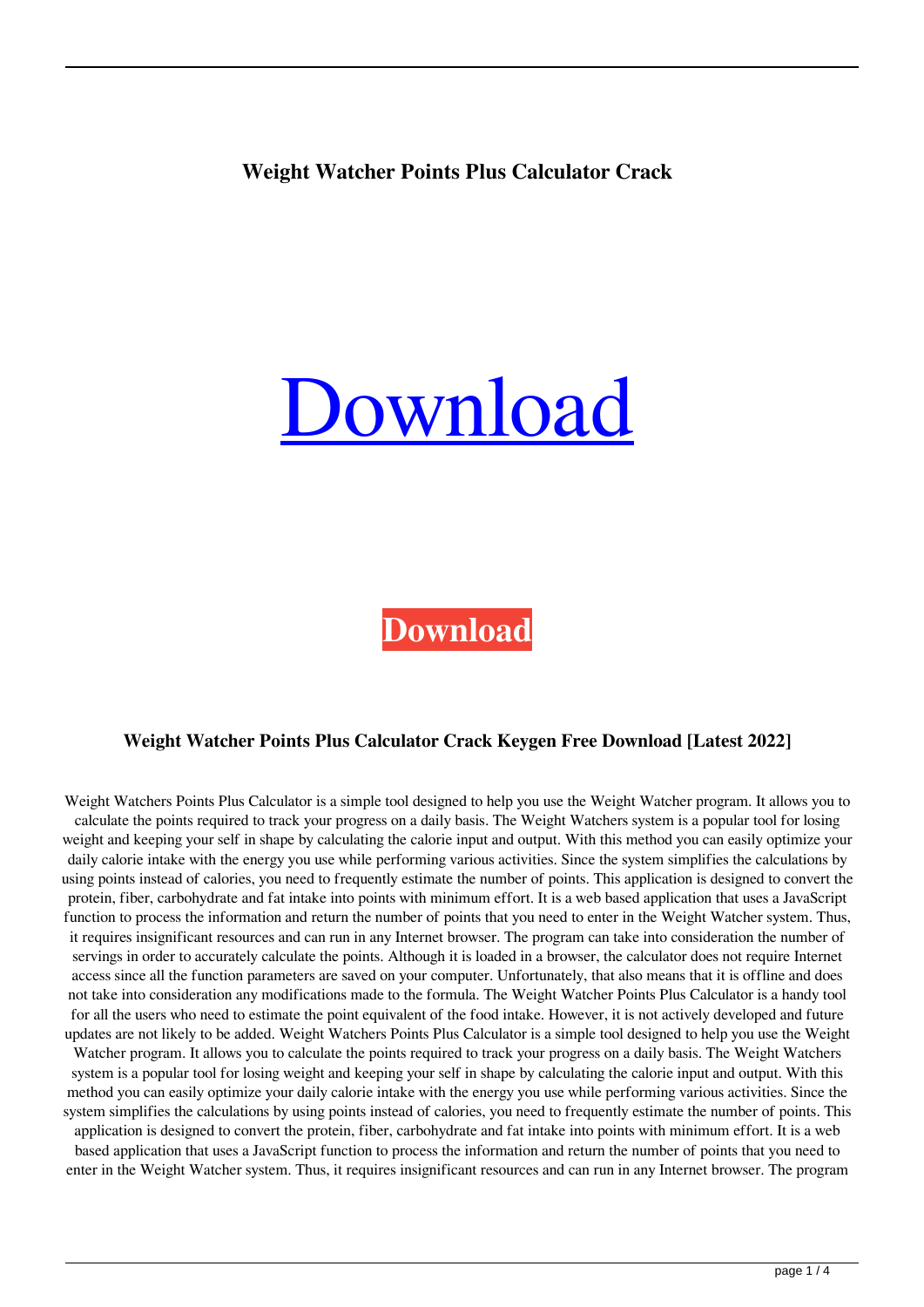can take into consideration the number of servings in order to accurately calculate the points. Although it is loaded in a browser, the calculator does not require Internet access since

#### **Weight Watcher Points Plus Calculator Crack+ License Code & Keygen For PC**

The Weight Watcher Points Plus Calculator Activation Code is a simple tool designed to help you use the Weight Watcher program. It allows you to calculate the points required to track your progress on a daily basis. The Weight Watcher system is a popular tool for losing weight and keeping your self in shape by calculating the calorie input and output. With this method you can easily optimize your daily calorie intake with the energy you use while performing various activities. Since the system simplifies the calculations by using points instead of calories, you need to frequently estimate the number of points. This application is designed to convert the protein, fiber, carbohydrate and fat intake into points with minimum effort. It is a web based application that uses a JavaScript function to process the information and return the number of points that you need to enter in the Weight Watcher system. Thus, it requires insignificant resources and can run in any Internet browser. The program can take into consideration the number of servings in order to accurately calculate the points. Although it is loaded in a browser, the calculator does not require Internet access since all the function parameters are saved on your computer. Unfortunately, that also means that it is offline and does not take into consideration any modifications made to the formula. The Weight Watcher Points Plus Calculator is a handy tool for all the users who need to estimate the point equivalent of the food intake. However, it is not actively developed and future updates are not likely to be added. Version Control: -1.0.1 - Now working properly on the Firefox, Chrome and Opera browsers. -1.0.0 - First version. Link: Tried for the first time and it didn't work. Have to double check what's really working and what's not before I give it to my friends and family. Needs some improvements 4.1 out of 5 2019-04-23T12:16:27Z Tried for the first time and it didn't work. Have to double check what's really working and what's not before I give it to my friends and family. Methinks the author has added in any functional aspect of the WeightWatcher program that they can. The thing about this calculator is that its design is to calculate points. However, I could not find any means to track your weight or number of points. It says in the about text that this is a WeightWatcher 81e310abbf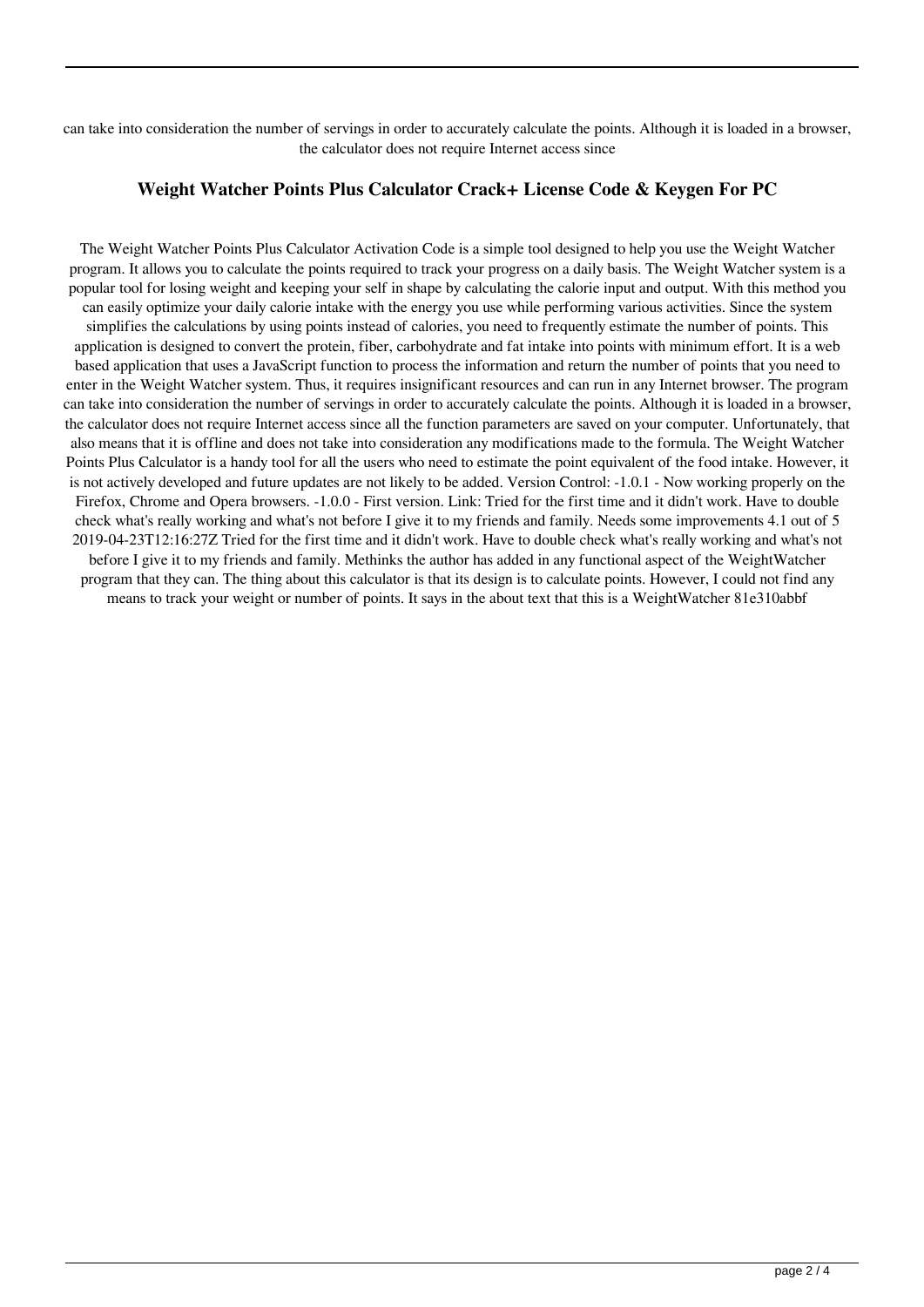## **Weight Watcher Points Plus Calculator Free Registration Code Free Download**

Calculates the equivalent Weight Watcher points according to the number of servings per day. You can choose to enter the servings manually or you can use the visual interface to choose the servings before you start entering the food details. Weight Watcher Points Plus Calculator is a simple tool designed to help you use the Weight Watcher program. It allows you to calculate the points required to track your progress on a daily basis. The Weight Watcher system is a popular tool for losing weight and keeping your self in shape by calculating the calorie input and output. With this method you can easily optimize your daily calorie intake with the energy you use while performing various activities. Since the system simplifies the calculations by using points instead of calories, you need to frequently estimate the number of points. This application is designed to convert the protein, fiber, carbohydrate and fat intake into points with minimum effort. It is a web based application that uses a JavaScript function to process the information and return the number of points that you need to enter in the Weight Watcher system. Thus, it requires insignificant resources and can run in any Internet browser. The program can take into consideration the number of servings in order to accurately calculate the points. Although it is loaded in a browser, the calculator does not require Internet access since all the function parameters are saved on your computer. Unfortunately, that also means that it is offline and does not take into consideration any modifications made to the formula. The Weight Watcher Points Plus Calculator is a handy tool for all the users who need to estimate the point equivalent of the food intake. However, it is not actively developed and future updates are not likely to be added. Weight Watcher Points Plus Calculator Screenshot: Weight Watcher Points Plus Calculator User Guide: Weight Watcher Points Plus Calculator Features: The program is completely written in JavaScript and HTML and it doesn't require any additional software or installation. The menu is fully customizable and user-friendly. The program doesn't require Internet access. The program doesn't require any additional software or installation. The program is fully customizable and user-friendly. The menu is fully customizable and user-friendly. The program doesn't require Internet access. The program doesn't require any additional software or installation. The program isn't completely stable. The program doesn't require Internet access. The program doesn't require any additional software or installation. The program

#### **What's New in the?**

This is a tool that helps you calculate points on the Weight Watcher program. It can calculate the total points for a single food item, a serving, and for your entire daily calorie intake. The program can be used as a stand-alone calculator or to sync with the program you use on a daily basis. The calculation and display features of this tool are very easy to use. Key Features: Converts the amount of protein, fiber, carbohydrate and fat into points. Converts each food item into the points it contains. It can also use the number of servings in order to calculate the points. It can also work as a converter tool that can be used to translate the foods into points. Uses the fat gram, protein gram, carbohydrate gram, and fiber gram counts. Specifications: Operating system: Any computer with Internet access Programming language: JavaScript Package size: 17.9 MB Description: This is a tool that helps you calculate points on the Weight Watcher program. It can calculate the total points for a single food item, a serving, and for your entire daily calorie intake. The program can be used as a stand-alone calculator or to sync with the program you use on a daily basis. The calculation and display features of this tool are very easy to use. Key Features: Converts the amount of protein, fiber, carbohydrate and fat into points. Converts each food item into the points it contains. It can also use the number of servings in order to calculate the points. It can also work as a converter tool that can be used to translate the foods into points. Uses the fat gram, protein gram, carbohydrate gram, and fiber gram counts. Specifications: Operating system: Any computer with Internet access Programming language: JavaScript Package size: 17.9 MB Description: This is a tool that helps you calculate points on the Weight Watcher program. It can calculate the total points for a single food item, a serving, and for your entire daily calorie intake. The program can be used as a stand-alone calculator or to sync with the program you use on a daily basis. The calculation and display features of this tool are very easy to use. Key Features: Converts the amount of protein, fiber, carbohydrate and fat into points. Converts each food item into the points it contains. It can also use the number of servings in order to calculate the points. It can also work as a converter tool that can be used to translate the foods into points. Uses the fat gram, protein gram, carbohydrate gram, and fiber gram counts. Specifications: Operating system: Any computer with Internet access Programming language: JavaScript Package size: 17.9 MB Description: This is a tool that helps you calculate points